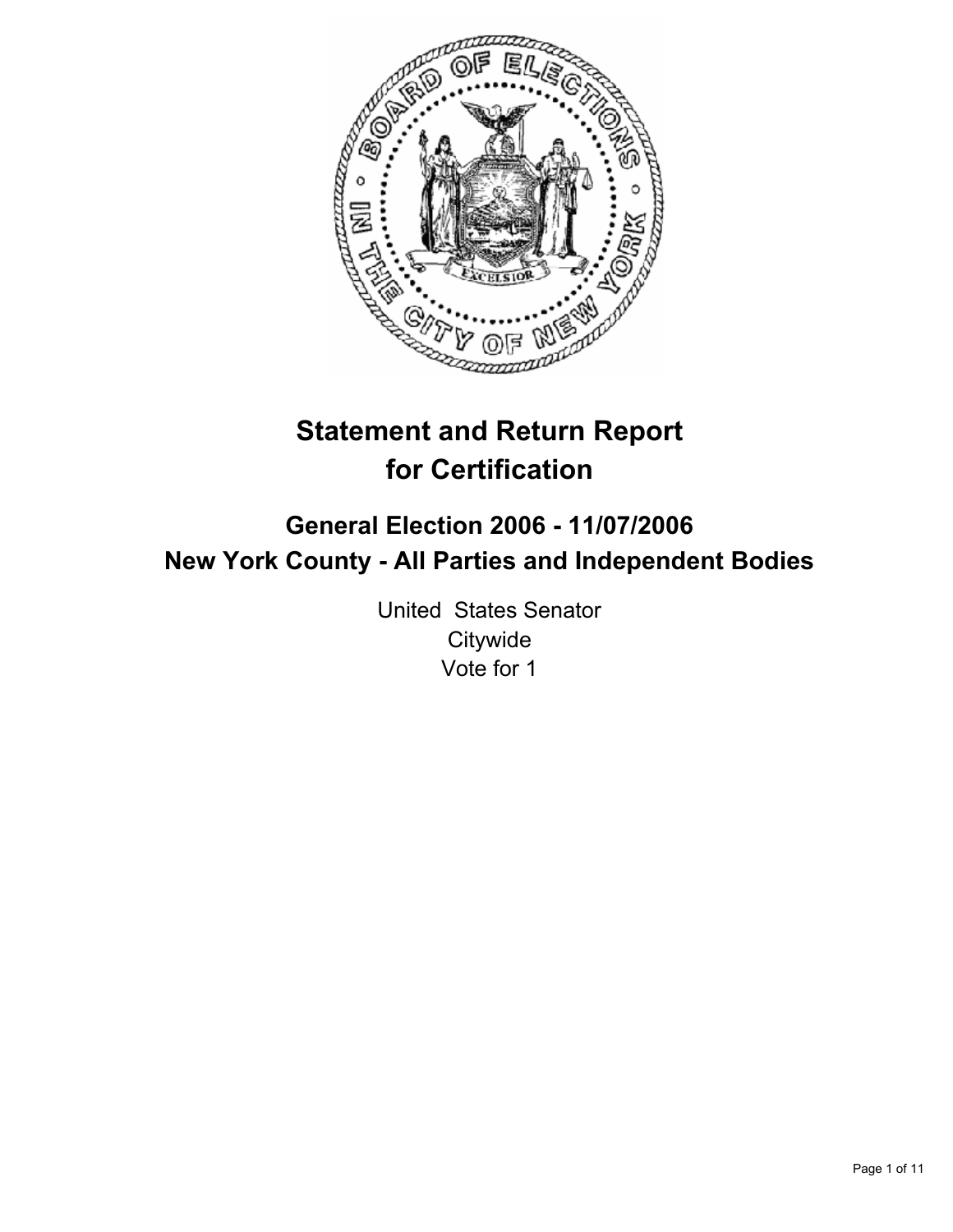

| <b>PUBLIC COUNTER</b>                     | 22,439 |
|-------------------------------------------|--------|
| <b>EMERGENCY</b>                          | 51     |
| ABSENTEE/MILITARY                         | 428    |
| <b>FFDFRAL</b>                            | 187    |
| <b>AFFIDAVIT</b>                          | 690    |
| <b>Total Ballots</b>                      | 23,795 |
| JOHN SPENCER (REPUBLICAN)                 | 2,621  |
| HILLARY RODHAM CLINTON (DEMOCRATIC)       | 17,567 |
| HILLARY RODHAM CLINTON (INDEPENDENCE)     | 537    |
| JOHN SPENCER (CONSERVATIVE)               | 218    |
| HILLARY RODHAM CLINTON (WORKING FAMILIES) | 1,297  |
| HOWIE HAWKINS (GREEN)                     | 481    |
| JEFFREY T RUSSELL (LIBERTARIAN)           | 151    |
| ROGER CALERO (SOCIALIST WORKERS)          | 74     |
| WILLIAM VAN AUKEN (SOCIALIST EQUALITY)    | 25     |
| HUGO CHAVEZ (WRITE-IN)                    | 1      |
| JONATHAN TASINI (WRITE-IN)                | 1      |
| MICHAEL BLOOMBERG (WRITE-IN)              |        |
| RICKY RAY RECTOR (WRITE-IN)               | 1      |
| SUSAN MILLER (WRITE-IN)                   |        |
| <b>Total Votes</b>                        | 22,976 |
| Unrecorded                                | 819    |

| <b>PUBLIC COUNTER</b>                     | 31,998 |
|-------------------------------------------|--------|
| <b>EMERGENCY</b>                          | 75     |
| ABSENTEE/MILITARY                         | 928    |
| <b>FFDFRAL</b>                            | 504    |
| <b>AFFIDAVIT</b>                          | 1,038  |
| <b>Total Ballots</b>                      | 34,543 |
| JOHN SPENCER (REPUBLICAN)                 | 5,975  |
| HILLARY RODHAM CLINTON (DEMOCRATIC)       | 24,562 |
| HILLARY RODHAM CLINTON (INDEPENDENCE)     | 899    |
| JOHN SPENCER (CONSERVATIVE)               | 401    |
| HILLARY RODHAM CLINTON (WORKING FAMILIES) | 946    |
| HOWIE HAWKINS (GREEN)                     | 494    |
| JEFFREY T RUSSELL (LIBERTARIAN)           | 251    |
| ROGER CALERO (SOCIALIST WORKERS)          | 73     |
| WILLIAM VAN AUKEN (SOCIALIST EQUALITY)    | 19     |
| ALLAH PUNDIT (WRITE-IN)                   | 1      |
| HILLARY RODHAM CLINTON (WRITE-IN)         | 1      |
| THOMAS WEISS (WRITE-IN)                   | 1      |
| TIM CONNORS (WRITE-IN)                    | 1      |
| WILLIAM HILL-DIXON (WRITE-IN)             | 1      |
| <b>Total Votes</b>                        | 33,625 |
| Unrecorded                                | 918    |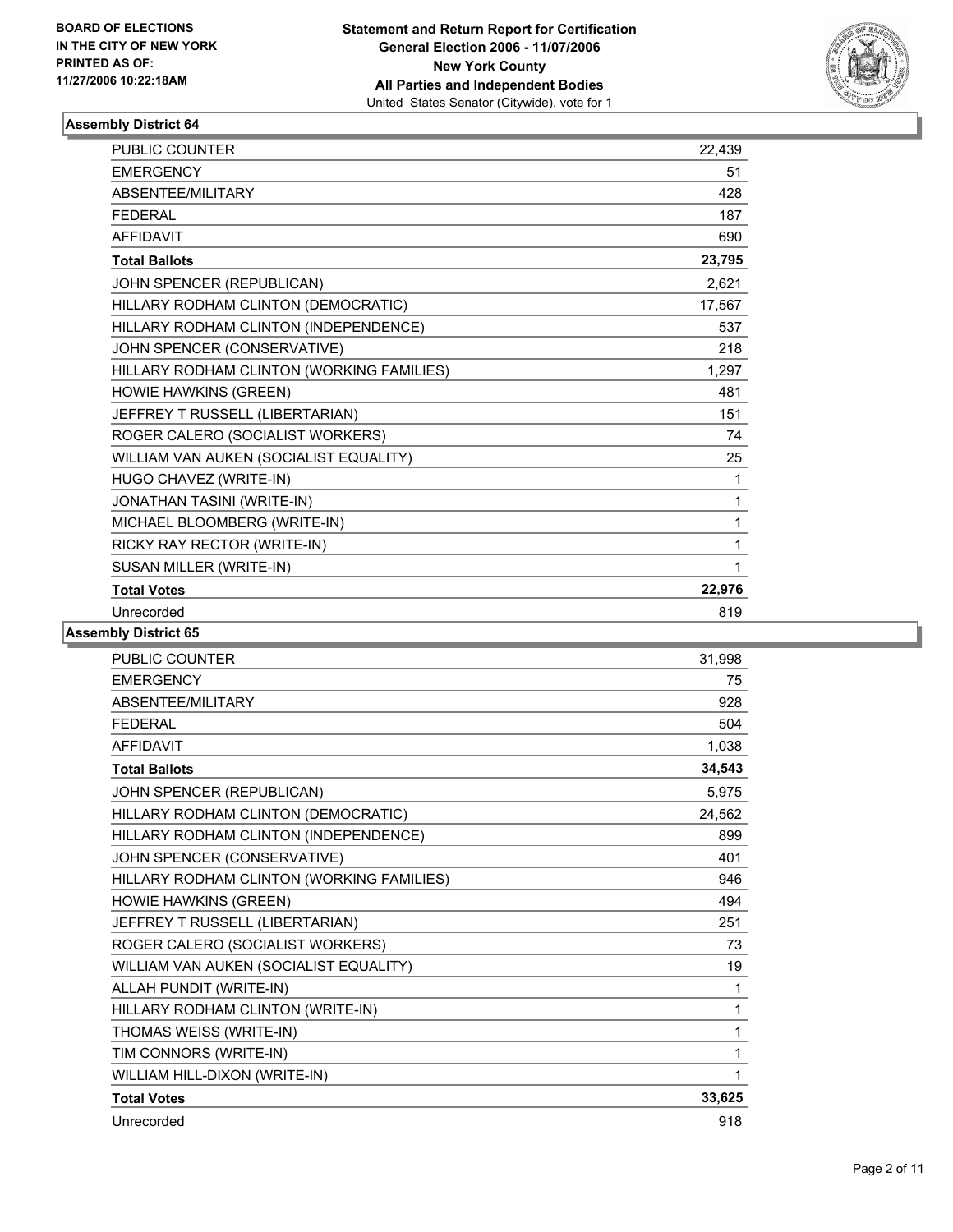

| <b>PUBLIC COUNTER</b>                     | 35,948         |
|-------------------------------------------|----------------|
| <b>EMERGENCY</b>                          | 212            |
| ABSENTEE/MILITARY                         | 1,223          |
| <b>FEDERAL</b>                            | 807            |
| <b>AFFIDAVIT</b>                          | 1,337          |
| <b>Total Ballots</b>                      | 39,527         |
| JOHN SPENCER (REPUBLICAN)                 | 3,023          |
| HILLARY RODHAM CLINTON (DEMOCRATIC)       | 28,582         |
| HILLARY RODHAM CLINTON (INDEPENDENCE)     | 831            |
| JOHN SPENCER (CONSERVATIVE)               | 244            |
| HILLARY RODHAM CLINTON (WORKING FAMILIES) | 4,182          |
| HOWIE HAWKINS (GREEN)                     | 1,418          |
| JEFFREY T RUSSELL (LIBERTARIAN)           | 310            |
| ROGER CALERO (SOCIALIST WORKERS)          | 162            |
| WILLIAM VAN AUKEN (SOCIALIST EQUALITY)    | 48             |
| ANTHONY HADEN WEST (WRITE-IN)             | 1              |
| JONATHAN TASINI (WRITE-IN)                | 6              |
| RICHARD SELMAN (WRITE-IN)                 | 1              |
| TED KENNEDY (WRITE-IN)                    | 1              |
| THOMAS WEISS (WRITE-IN)                   | $\overline{2}$ |
| <b>Total Votes</b>                        | 38,811         |
| Unrecorded                                | 716            |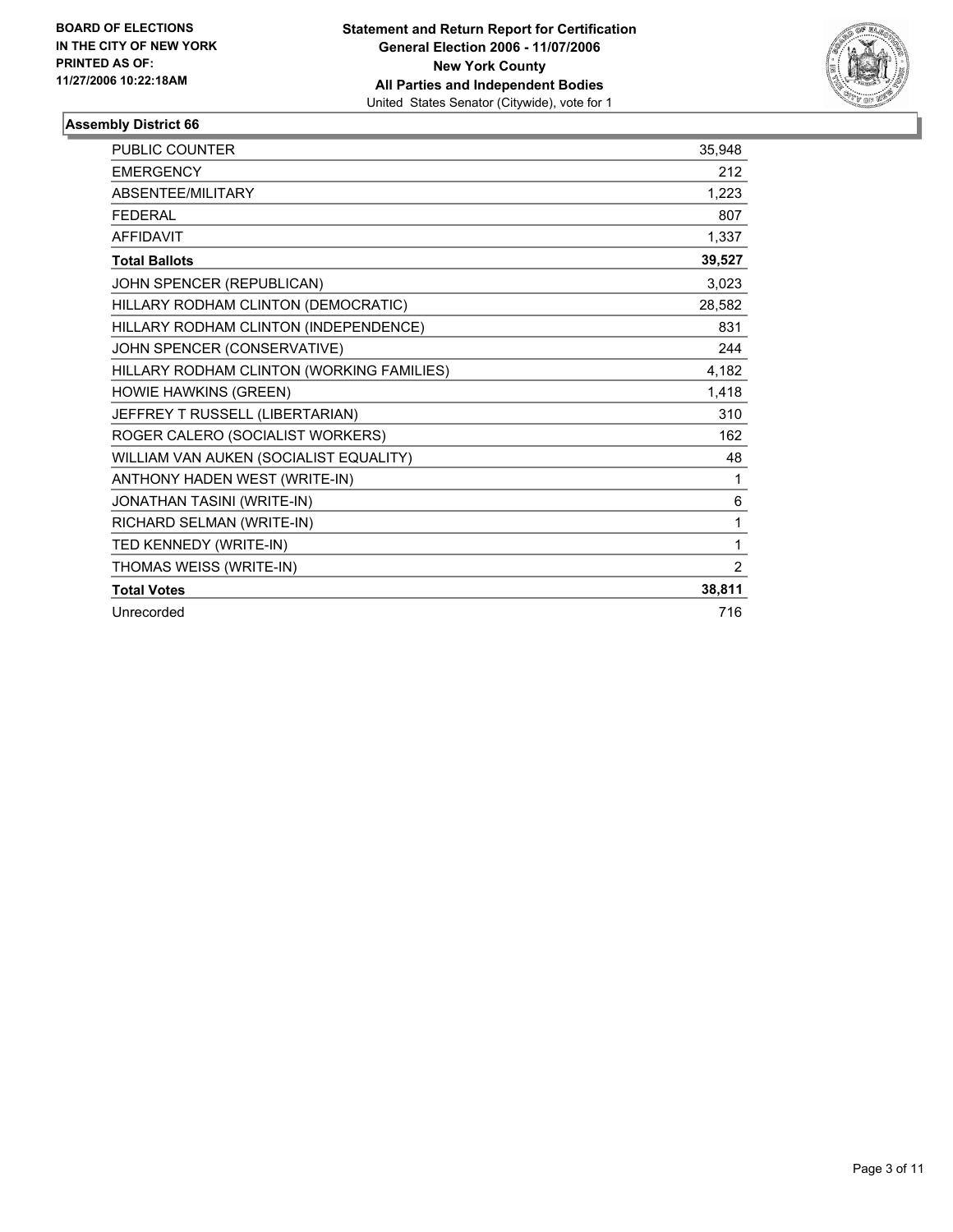

| PUBLIC COUNTER                                        | 39,361 |
|-------------------------------------------------------|--------|
| <b>EMERGENCY</b>                                      | 54     |
| ABSENTEE/MILITARY                                     | 1,211  |
| <b>FEDERAL</b>                                        | 749    |
| <b>AFFIDAVIT</b>                                      | 1,189  |
| <b>Total Ballots</b>                                  | 42,564 |
| JOHN SPENCER (REPUBLICAN)                             | 4,419  |
| HILLARY RODHAM CLINTON (DEMOCRATIC)                   | 31,536 |
| HILLARY RODHAM CLINTON (INDEPENDENCE)                 | 874    |
| JOHN SPENCER (CONSERVATIVE)                           | 287    |
| HILLARY RODHAM CLINTON (WORKING FAMILIES)             | 3.360  |
| HOWIE HAWKINS (GREEN)                                 | 928    |
| JEFFREY T RUSSELL (LIBERTARIAN)                       | 266    |
| ROGER CALERO (SOCIALIST WORKERS)                      | 112    |
| WILLIAM VAN AUKEN (SOCIALIST EQUALITY)                | 24     |
| JEAN LEE (WRITE-IN)                                   | 1      |
| JERROLD L. NADLER (WRITE-IN)                          | 1      |
| JONATHAN TASINI (WRITE-IN)                            | 6      |
| MICHAEL BLOOMBERG (WRITE-IN)                          | 1      |
| MICHAEL ZAMSKY (WRITE-IN)                             | 1      |
| NEED MORE INTEGRETY IRAQ WAS A BIG MISTAKE (WRITE-IN) | 1      |
| NO ONE IN PARTICULAR (WRITE-IN)                       | 1      |
| SCOTT SINGER (WRITE-IN)                               | 1      |
| <b>Total Votes</b>                                    | 41,819 |
| Unrecorded                                            | 745    |

| <b>PUBLIC COUNTER</b>                     | 20,467 |
|-------------------------------------------|--------|
| <b>EMERGENCY</b>                          | 60     |
| ABSENTEE/MILITARY                         | 337    |
| <b>FEDERAL</b>                            | 69     |
| <b>AFFIDAVIT</b>                          | 620    |
| <b>Total Ballots</b>                      | 21,553 |
| JOHN SPENCER (REPUBLICAN)                 | 1,072  |
| HILLARY RODHAM CLINTON (DEMOCRATIC)       | 17,987 |
| HILLARY RODHAM CLINTON (INDEPENDENCE)     | 663    |
| JOHN SPENCER (CONSERVATIVE)               | 115    |
| HILLARY RODHAM CLINTON (WORKING FAMILIES) | 816    |
| HOWIE HAWKINS (GREEN)                     | 195    |
| JEFFREY T RUSSELL (LIBERTARIAN)           | 52     |
| ROGER CALERO (SOCIALIST WORKERS)          | 45     |
| WILLIAM VAN AUKEN (SOCIALIST EQUALITY)    | 19     |
| ERIC DORSCH (WRITE-IN)                    | 1      |
| <b>GEORGE KELLER JR (WRITE-IN)</b>        | 1      |
| LENNARD MCNEIL (WRITE-IN)                 | 1      |
| <b>Total Votes</b>                        | 20,967 |
| Unrecorded                                | 586    |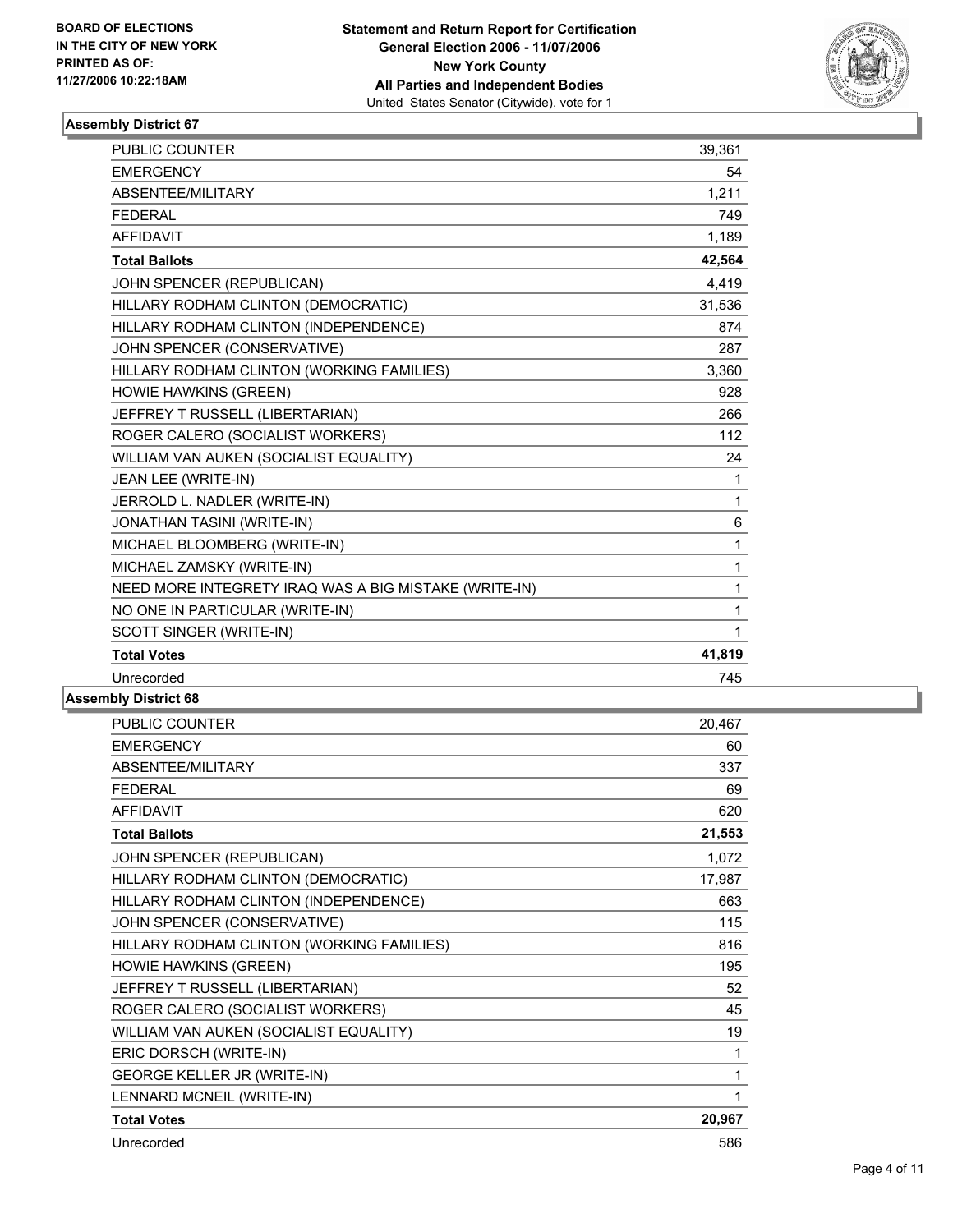

| <b>PUBLIC COUNTER</b>                     | 34,950 |
|-------------------------------------------|--------|
| <b>EMERGENCY</b>                          | 88     |
| ABSENTEE/MILITARY                         | 931    |
| <b>FEDERAL</b>                            | 519    |
| <b>AFFIDAVIT</b>                          | 901    |
| <b>Total Ballots</b>                      | 37,389 |
| JOHN SPENCER (REPUBLICAN)                 | 2,038  |
| HILLARY RODHAM CLINTON (DEMOCRATIC)       | 27,892 |
| HILLARY RODHAM CLINTON (INDEPENDENCE)     | 817    |
| JOHN SPENCER (CONSERVATIVE)               | 186    |
| HILLARY RODHAM CLINTON (WORKING FAMILIES) | 4,025  |
| HOWIE HAWKINS (GREEN)                     | 1,125  |
| JEFFREY T RUSSELL (LIBERTARIAN)           | 165    |
| ROGER CALERO (SOCIALIST WORKERS)          | 155    |
| WILLIAM VAN AUKEN (SOCIALIST EQUALITY)    | 29     |
| COUNE PETTERS (WRITE-IN)                  | 1      |
| ED COX (WRITE-IN)                         | 1      |
| FRANCIS J RIENZO (WRITE-IN)               | 1      |
| <b>JONATHAN TASINI (WRITE-IN)</b>         | 11     |
| JONATHON TASINI (WRITE-IN)                | 1      |
| JOSEPH RAMOS (WRITE-IN)                   | 1      |
| K T MCFARLAND (WRITE-IN)                  | 1      |
| PHILLIP SEGAL (WRITE-IN)                  | 1      |
| TOM WEISS (WRITE-IN)                      | 1      |
| <b>Total Votes</b>                        | 36,451 |
| Unrecorded                                | 938    |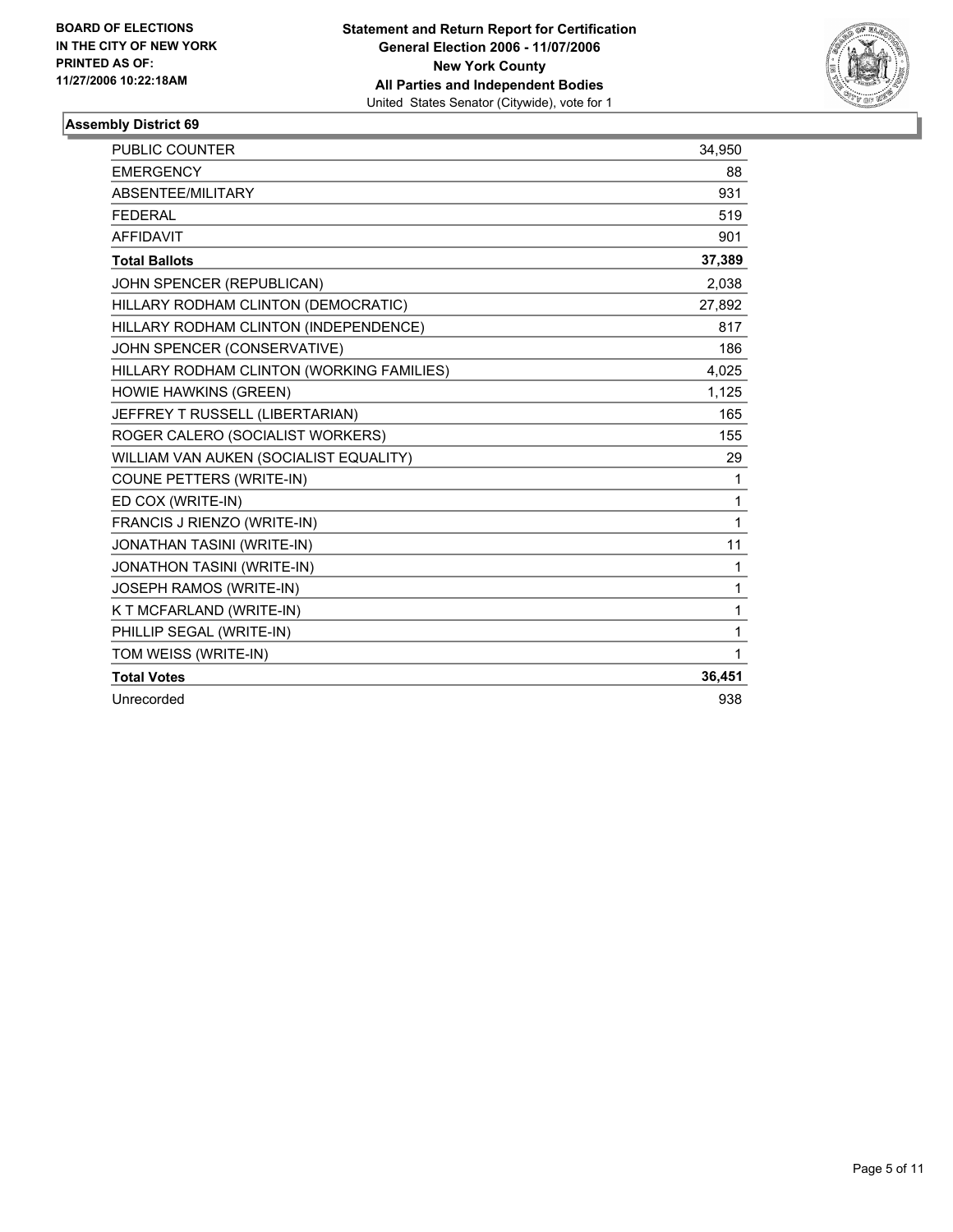

| <b>PUBLIC COUNTER</b>                     | 23,338 |
|-------------------------------------------|--------|
| <b>EMERGENCY</b>                          | 58     |
| ABSENTEE/MILITARY                         | 395    |
| <b>FEDERAL</b>                            | 41     |
| <b>AFFIDAVIT</b>                          | 806    |
| <b>Total Ballots</b>                      | 24,638 |
| JOHN SPENCER (REPUBLICAN)                 | 504    |
| HILLARY RODHAM CLINTON (DEMOCRATIC)       | 20,920 |
| HILLARY RODHAM CLINTON (INDEPENDENCE)     | 830    |
| JOHN SPENCER (CONSERVATIVE)               | 85     |
| HILLARY RODHAM CLINTON (WORKING FAMILIES) | 1,204  |
| HOWIE HAWKINS (GREEN)                     | 256    |
| JEFFREY T RUSSELL (LIBERTARIAN)           | 44     |
| ROGER CALERO (SOCIALIST WORKERS)          | 66     |
| WILLIAM VAN AUKEN (SOCIALIST EQUALITY)    | 29     |
| CHARLES BARRON (WRITE-IN)                 | 1      |
| ELIZABETH FINK (WRITE-IN)                 |        |
| HILLARY CLINTON (WRITE-IN)                |        |
| <b>Total Votes</b>                        | 23,941 |
| Unrecorded                                | 697    |

| 55<br>497<br>144<br>719<br>25,627<br>1.391<br>20,505<br>691<br>158<br>1,383<br>486<br>83<br>95<br>17<br>1<br>3<br>1<br>1<br>1 | PUBLIC COUNTER                            | 24,212 |
|-------------------------------------------------------------------------------------------------------------------------------|-------------------------------------------|--------|
|                                                                                                                               | <b>EMERGENCY</b>                          |        |
|                                                                                                                               | ABSENTEE/MILITARY                         |        |
|                                                                                                                               | <b>FEDERAL</b>                            |        |
|                                                                                                                               | <b>AFFIDAVIT</b>                          |        |
|                                                                                                                               | <b>Total Ballots</b>                      |        |
|                                                                                                                               | JOHN SPENCER (REPUBLICAN)                 |        |
|                                                                                                                               | HILLARY RODHAM CLINTON (DEMOCRATIC)       |        |
|                                                                                                                               | HILLARY RODHAM CLINTON (INDEPENDENCE)     |        |
|                                                                                                                               | JOHN SPENCER (CONSERVATIVE)               |        |
|                                                                                                                               | HILLARY RODHAM CLINTON (WORKING FAMILIES) |        |
|                                                                                                                               | HOWIE HAWKINS (GREEN)                     |        |
|                                                                                                                               | JEFFREY T RUSSELL (LIBERTARIAN)           |        |
|                                                                                                                               | ROGER CALERO (SOCIALIST WORKERS)          |        |
|                                                                                                                               | WILLIAM VAN AUKEN (SOCIALIST EQUALITY)    |        |
|                                                                                                                               | CHARLES BARON (WRITE-IN)                  |        |
|                                                                                                                               | <b>JONATHAN TASINI (WRITE-IN)</b>         |        |
|                                                                                                                               | JUHUS L. COARDS (WRITE-IN)                |        |
|                                                                                                                               | RUSS FEINGOLD (WRITE-IN)                  |        |
|                                                                                                                               | SELVIN LEONE (WRITE-IN)                   |        |
|                                                                                                                               | <b>Total Votes</b>                        | 24,816 |
| 811                                                                                                                           | Unrecorded                                |        |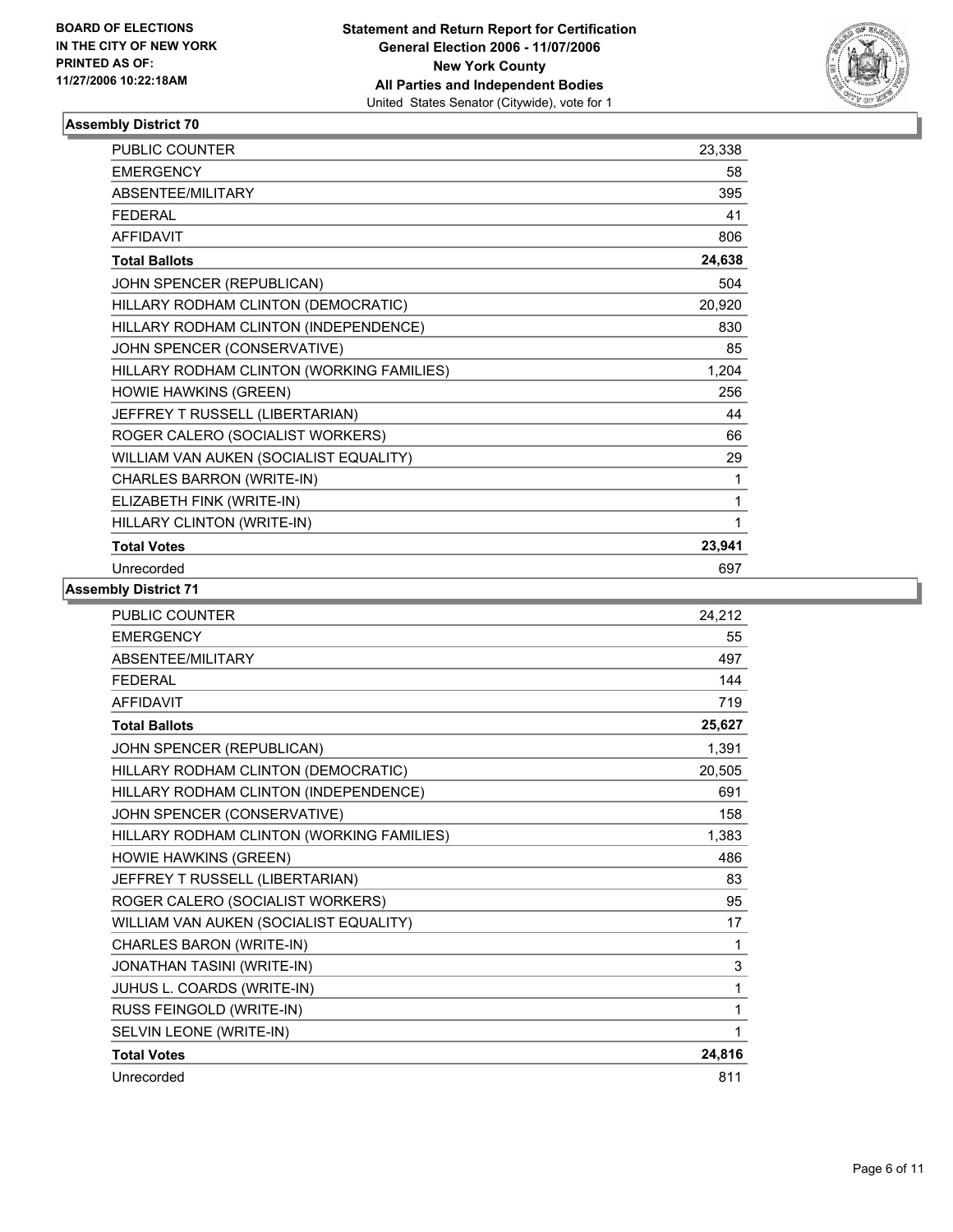

| PUBLIC COUNTER                            | 17,881 |
|-------------------------------------------|--------|
| <b>EMERGENCY</b>                          | 7      |
| ABSENTEE/MILITARY                         | 125    |
| <b>FEDERAL</b>                            | 97     |
| <b>AFFIDAVIT</b>                          | 436    |
| <b>Total Ballots</b>                      | 18,546 |
| JOHN SPENCER (REPUBLICAN)                 | 885    |
| HILLARY RODHAM CLINTON (DEMOCRATIC)       | 15,143 |
| HILLARY RODHAM CLINTON (INDEPENDENCE)     | 569    |
| JOHN SPENCER (CONSERVATIVE)               | 110    |
| HILLARY RODHAM CLINTON (WORKING FAMILIES) | 682    |
| HOWIE HAWKINS (GREEN)                     | 189    |
| JEFFREY T RUSSELL (LIBERTARIAN)           | 25     |
| ROGER CALERO (SOCIALIST WORKERS)          | 42     |
| WILLIAM VAN AUKEN (SOCIALIST EQUALITY)    | 15     |
| JONATHAN TASINI (WRITE-IN)                |        |
| RUDY GUILLIANI (WRITE-IN)                 |        |
| <b>Total Votes</b>                        | 17,662 |
| Unrecorded                                | 884    |

| PUBLIC COUNTER                            | 36,305 |
|-------------------------------------------|--------|
| <b>EMERGENCY</b>                          |        |
| ABSENTEE/MILITARY                         | 1,342  |
| <b>FEDERAL</b>                            | 748    |
| <b>AFFIDAVIT</b>                          | 923    |
| <b>Total Ballots</b>                      | 39,319 |
| JOHN SPENCER (REPUBLICAN)                 | 8,113  |
| HILLARY RODHAM CLINTON (DEMOCRATIC)       | 27,155 |
| HILLARY RODHAM CLINTON (INDEPENDENCE)     | 986    |
| JOHN SPENCER (CONSERVATIVE)               | 394    |
| HILLARY RODHAM CLINTON (WORKING FAMILIES) | 778    |
| HOWIE HAWKINS (GREEN)                     | 452    |
| JEFFREY T RUSSELL (LIBERTARIAN)           | 268    |
| ROGER CALERO (SOCIALIST WORKERS)          | 50     |
| WILLIAM VAN AUKEN (SOCIALIST EQUALITY)    | 10     |
| <b>BRADLEY MAURER (WRITE-IN)</b>          | 1      |
| HILARY RODHAM CLINTON (WRITE-IN)          |        |
| JONATHAN TASINI (WRITE-IN)                |        |
| WALTER SQUIRE (WRITE-IN)                  |        |
| <b>Total Votes</b>                        | 38,210 |
| Unrecorded                                | 1,109  |
|                                           |        |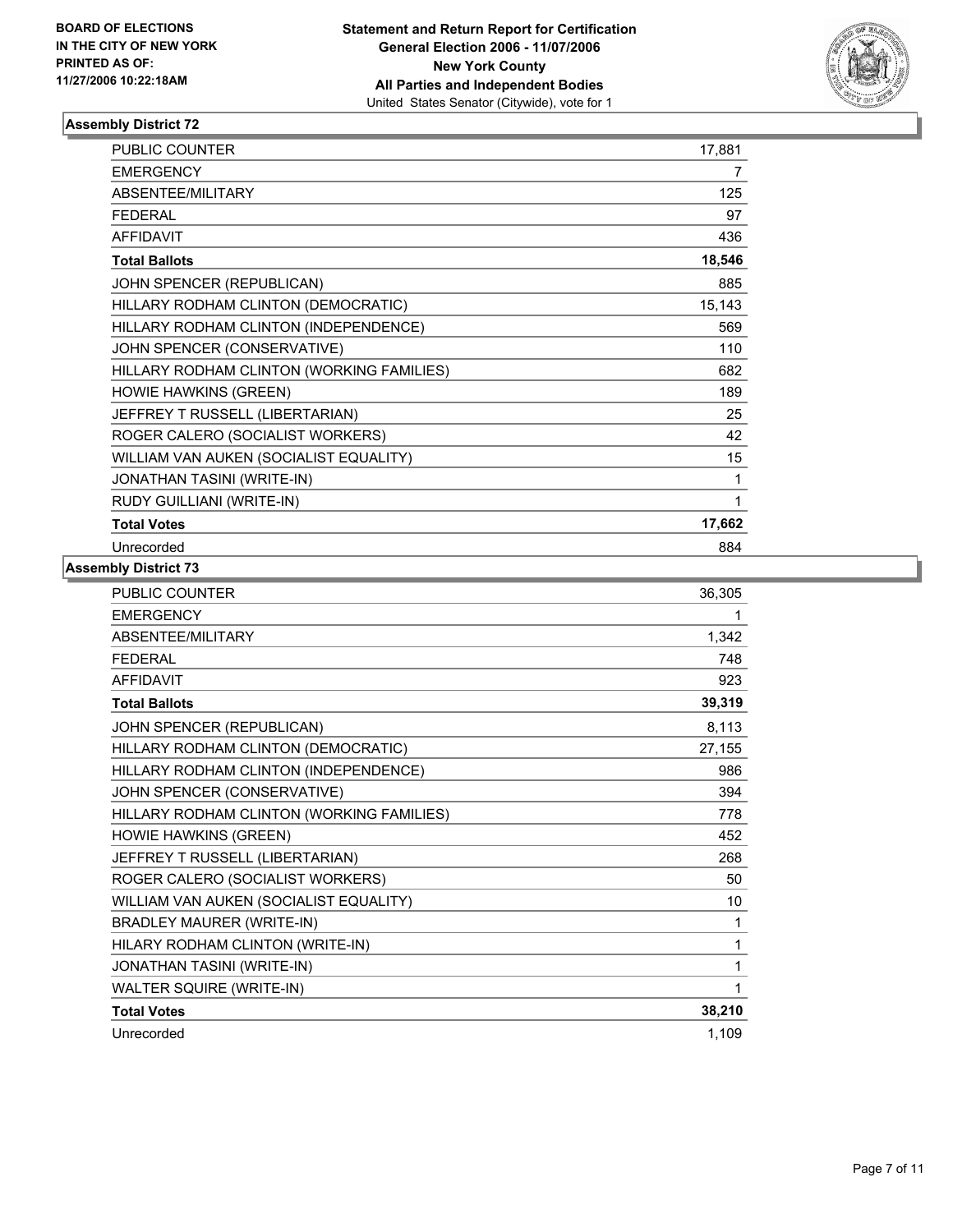

| <b>PUBLIC COUNTER</b>                     | 31.650         |
|-------------------------------------------|----------------|
| <b>EMERGENCY</b>                          | 102            |
| ABSENTEE/MILITARY                         | 777            |
| <b>FEDERAL</b>                            | 395            |
| <b>AFFIDAVIT</b>                          | 943            |
| <b>Total Ballots</b>                      | 33,867         |
| JOHN SPENCER (REPUBLICAN)                 | 3,633          |
| HILLARY RODHAM CLINTON (DEMOCRATIC)       | 23,876         |
| HILLARY RODHAM CLINTON (INDEPENDENCE)     | 765            |
| JOHN SPENCER (CONSERVATIVE)               | 382            |
| HILLARY RODHAM CLINTON (WORKING FAMILIES) | 3.049          |
| HOWIE HAWKINS (GREEN)                     | 838            |
| JEFFREY T RUSSELL (LIBERTARIAN)           | 248            |
| ROGER CALERO (SOCIALIST WORKERS)          | 117            |
| WILLIAM VAN AUKEN (SOCIALIST EQUALITY)    | 23             |
| AI-JEN POO (WRITE-IN)                     | 1              |
| ALTON MADDOX (WRITE-IN)                   | 1              |
| CAROLYN CONABOY (WRITE-IN)                | 1              |
| DANIELLE FERIS (WRITE-IN)                 | 1              |
| JONATHAN TASINI (WRITE-IN)                | 3              |
| LAURA DIGIOIA (WRITE-IN)                  | 1              |
| MASHAWNA VERNON (WRITE-IN)                | 1              |
| THOMAS WEISS (WRITE-IN)                   | $\overline{2}$ |
| <b>Total Votes</b>                        | 32,942         |
| Unrecorded                                | 925            |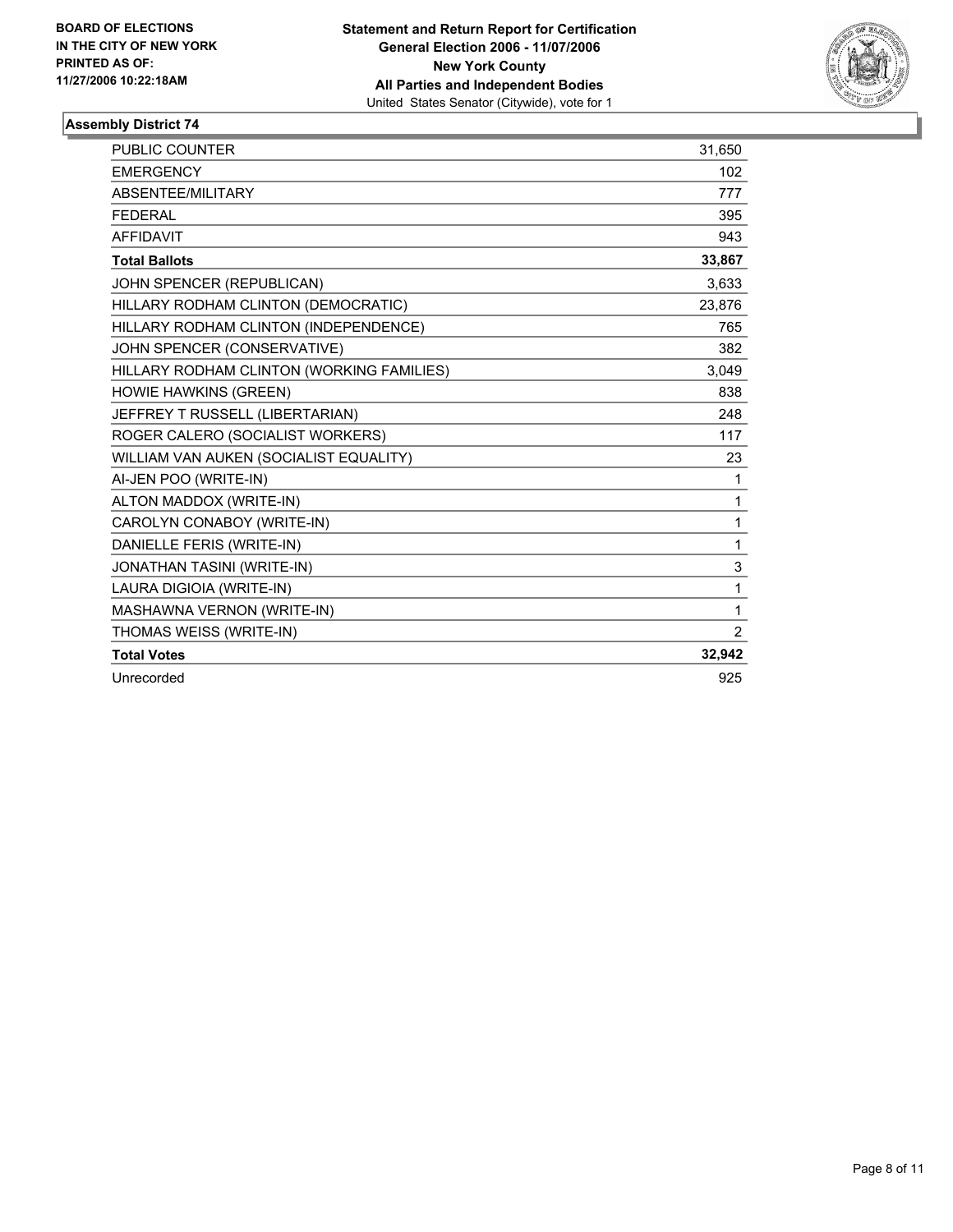

| <b>PUBLIC COUNTER</b>                     | 33,805 |
|-------------------------------------------|--------|
| <b>EMERGENCY</b>                          | 288    |
| ABSENTEE/MILITARY                         | 1,110  |
| <b>FEDERAL</b>                            | 556    |
| <b>AFFIDAVIT</b>                          | 1,201  |
| <b>Total Ballots</b>                      | 36,960 |
| JOHN SPENCER (REPUBLICAN)                 | 3,909  |
| HILLARY RODHAM CLINTON (DEMOCRATIC)       | 26,744 |
| HILLARY RODHAM CLINTON (INDEPENDENCE)     | 872    |
| JOHN SPENCER (CONSERVATIVE)               | 308    |
| HILLARY RODHAM CLINTON (WORKING FAMILIES) | 2,842  |
| <b>HOWIE HAWKINS (GREEN)</b>              | 843    |
| JEFFREY T RUSSELL (LIBERTARIAN)           | 297    |
| ROGER CALERO (SOCIALIST WORKERS)          | 100    |
| WILLIAM VAN AUKEN (SOCIALIST EQUALITY)    | 20     |
| <b>CLAYTON BANKS (WRITE-IN)</b>           | 1      |
| <b>GRETCHEN METZLOFF (WRITE-IN)</b>       | 1      |
| <b>JONATHAN TASINI (WRITE-IN)</b>         | 9      |
| MICHAEL PERKOVIC (WRITE-IN)               | 1      |
| RUDOLPH GIULANI (WRITE-IN)                | 1      |
| THOMAS THOMASSIAN (WRITE-IN)              | 1      |
| THOMAS WEISS (WRITE-IN)                   | 1      |
| <b>Total Votes</b>                        | 35,950 |
| Unrecorded                                | 1,010  |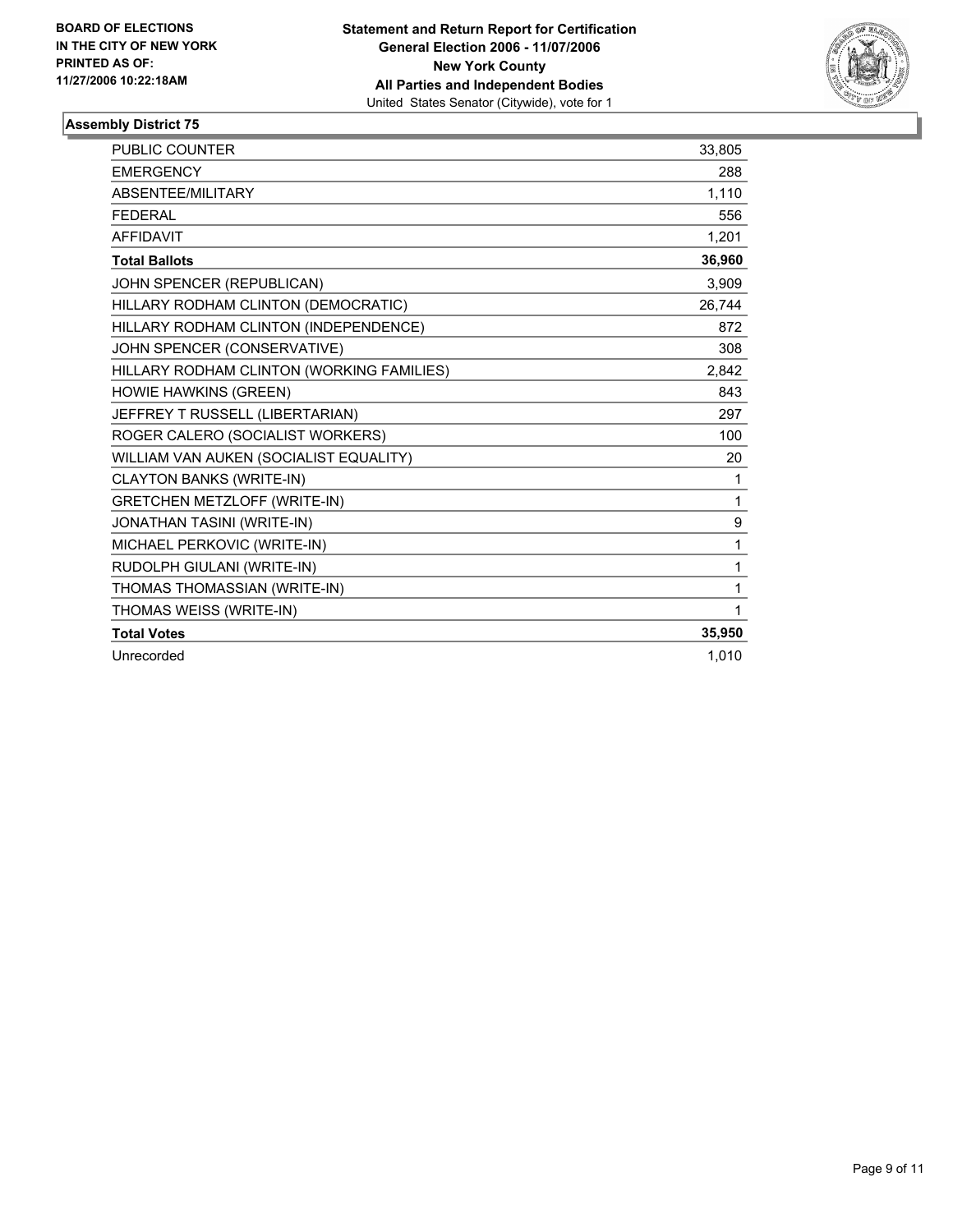

## **Total for United States Senator (Citywide) - New York County**

| <b>EMERGENCY</b><br>1,051<br>9,304<br>ABSENTEE/MILITARY<br><b>FEDERAL</b><br>4,816<br><b>AFFIDAVIT</b><br>10,803<br>378,328<br><b>Total Ballots</b><br>JOHN SPENCER (REPUBLICAN)<br>37,583<br>HILLARY RODHAM CLINTON (DEMOCRATIC)<br>282,469<br>HILLARY RODHAM CLINTON (INDEPENDENCE)<br>9,334<br>JOHN SPENCER (CONSERVATIVE)<br>2,888<br>HILLARY RODHAM CLINTON (WORKING FAMILIES)<br>24,564<br>HOWIE HAWKINS (GREEN)<br>7,705<br>JEFFREY T RUSSELL (LIBERTARIAN)<br>2,160<br>ROGER CALERO (SOCIALIST WORKERS)<br>1,091<br>WILLIAM VAN AUKEN (SOCIALIST EQUALITY)<br>278<br>AI-JEN POO (WRITE-IN)<br>1<br>ALLAH PUNDIT (WRITE-IN)<br>1<br>ALTON MADDOX (WRITE-IN)<br>1<br>ANTHONY HADEN WEST (WRITE-IN)<br>1<br><b>BRADLEY MAURER (WRITE-IN)</b><br>1<br>CAROLYN CONABOY (WRITE-IN)<br>1<br>CHARLES BARON (WRITE-IN)<br>1<br>CHARLES BARRON (WRITE-IN)<br>1<br><b>CLAYTON BANKS (WRITE-IN)</b><br>1<br>COUNE PETTERS (WRITE-IN)<br>1<br>DANIELLE FERIS (WRITE-IN)<br>1<br>ED COX (WRITE-IN)<br>1<br>ELIZABETH FINK (WRITE-IN)<br>1<br>ERIC DORSCH (WRITE-IN)<br>1<br>1<br>FRANCIS J RIENZO (WRITE-IN)<br><b>GEORGE KELLER JR (WRITE-IN)</b><br>1<br><b>GRETCHEN METZLOFF (WRITE-IN)</b><br>1<br>HILARY RODHAM CLINTON (WRITE-IN)<br>1<br>HILLARY CLINTON (WRITE-IN)<br>1<br>HILLARY RODHAM CLINTON (WRITE-IN)<br>1<br>1<br>HUGO CHAVEZ (WRITE-IN)<br>JEAN LEE (WRITE-IN)<br>1<br>1<br>JERROLD L. NADLER (WRITE-IN)<br>41<br>JONATHAN TASINI (WRITE-IN)<br>JONATHON TASINI (WRITE-IN)<br>1<br>1<br>JOSEPH RAMOS (WRITE-IN)<br>1<br>JUHUS L. COARDS (WRITE-IN)<br>1<br>K T MCFARLAND (WRITE-IN)<br>1<br>LAURA DIGIOIA (WRITE-IN)<br>1<br>LENNARD MCNEIL (WRITE-IN) | <b>PUBLIC COUNTER</b>      | 352,354 |
|-------------------------------------------------------------------------------------------------------------------------------------------------------------------------------------------------------------------------------------------------------------------------------------------------------------------------------------------------------------------------------------------------------------------------------------------------------------------------------------------------------------------------------------------------------------------------------------------------------------------------------------------------------------------------------------------------------------------------------------------------------------------------------------------------------------------------------------------------------------------------------------------------------------------------------------------------------------------------------------------------------------------------------------------------------------------------------------------------------------------------------------------------------------------------------------------------------------------------------------------------------------------------------------------------------------------------------------------------------------------------------------------------------------------------------------------------------------------------------------------------------------------------------------------------------------------------------------------------------------------------------------------------------------------|----------------------------|---------|
|                                                                                                                                                                                                                                                                                                                                                                                                                                                                                                                                                                                                                                                                                                                                                                                                                                                                                                                                                                                                                                                                                                                                                                                                                                                                                                                                                                                                                                                                                                                                                                                                                                                                   |                            |         |
|                                                                                                                                                                                                                                                                                                                                                                                                                                                                                                                                                                                                                                                                                                                                                                                                                                                                                                                                                                                                                                                                                                                                                                                                                                                                                                                                                                                                                                                                                                                                                                                                                                                                   |                            |         |
|                                                                                                                                                                                                                                                                                                                                                                                                                                                                                                                                                                                                                                                                                                                                                                                                                                                                                                                                                                                                                                                                                                                                                                                                                                                                                                                                                                                                                                                                                                                                                                                                                                                                   |                            |         |
|                                                                                                                                                                                                                                                                                                                                                                                                                                                                                                                                                                                                                                                                                                                                                                                                                                                                                                                                                                                                                                                                                                                                                                                                                                                                                                                                                                                                                                                                                                                                                                                                                                                                   |                            |         |
|                                                                                                                                                                                                                                                                                                                                                                                                                                                                                                                                                                                                                                                                                                                                                                                                                                                                                                                                                                                                                                                                                                                                                                                                                                                                                                                                                                                                                                                                                                                                                                                                                                                                   |                            |         |
|                                                                                                                                                                                                                                                                                                                                                                                                                                                                                                                                                                                                                                                                                                                                                                                                                                                                                                                                                                                                                                                                                                                                                                                                                                                                                                                                                                                                                                                                                                                                                                                                                                                                   |                            |         |
|                                                                                                                                                                                                                                                                                                                                                                                                                                                                                                                                                                                                                                                                                                                                                                                                                                                                                                                                                                                                                                                                                                                                                                                                                                                                                                                                                                                                                                                                                                                                                                                                                                                                   |                            |         |
|                                                                                                                                                                                                                                                                                                                                                                                                                                                                                                                                                                                                                                                                                                                                                                                                                                                                                                                                                                                                                                                                                                                                                                                                                                                                                                                                                                                                                                                                                                                                                                                                                                                                   |                            |         |
|                                                                                                                                                                                                                                                                                                                                                                                                                                                                                                                                                                                                                                                                                                                                                                                                                                                                                                                                                                                                                                                                                                                                                                                                                                                                                                                                                                                                                                                                                                                                                                                                                                                                   |                            |         |
|                                                                                                                                                                                                                                                                                                                                                                                                                                                                                                                                                                                                                                                                                                                                                                                                                                                                                                                                                                                                                                                                                                                                                                                                                                                                                                                                                                                                                                                                                                                                                                                                                                                                   |                            |         |
|                                                                                                                                                                                                                                                                                                                                                                                                                                                                                                                                                                                                                                                                                                                                                                                                                                                                                                                                                                                                                                                                                                                                                                                                                                                                                                                                                                                                                                                                                                                                                                                                                                                                   |                            |         |
|                                                                                                                                                                                                                                                                                                                                                                                                                                                                                                                                                                                                                                                                                                                                                                                                                                                                                                                                                                                                                                                                                                                                                                                                                                                                                                                                                                                                                                                                                                                                                                                                                                                                   |                            |         |
|                                                                                                                                                                                                                                                                                                                                                                                                                                                                                                                                                                                                                                                                                                                                                                                                                                                                                                                                                                                                                                                                                                                                                                                                                                                                                                                                                                                                                                                                                                                                                                                                                                                                   |                            |         |
|                                                                                                                                                                                                                                                                                                                                                                                                                                                                                                                                                                                                                                                                                                                                                                                                                                                                                                                                                                                                                                                                                                                                                                                                                                                                                                                                                                                                                                                                                                                                                                                                                                                                   |                            |         |
|                                                                                                                                                                                                                                                                                                                                                                                                                                                                                                                                                                                                                                                                                                                                                                                                                                                                                                                                                                                                                                                                                                                                                                                                                                                                                                                                                                                                                                                                                                                                                                                                                                                                   |                            |         |
|                                                                                                                                                                                                                                                                                                                                                                                                                                                                                                                                                                                                                                                                                                                                                                                                                                                                                                                                                                                                                                                                                                                                                                                                                                                                                                                                                                                                                                                                                                                                                                                                                                                                   |                            |         |
|                                                                                                                                                                                                                                                                                                                                                                                                                                                                                                                                                                                                                                                                                                                                                                                                                                                                                                                                                                                                                                                                                                                                                                                                                                                                                                                                                                                                                                                                                                                                                                                                                                                                   |                            |         |
|                                                                                                                                                                                                                                                                                                                                                                                                                                                                                                                                                                                                                                                                                                                                                                                                                                                                                                                                                                                                                                                                                                                                                                                                                                                                                                                                                                                                                                                                                                                                                                                                                                                                   |                            |         |
|                                                                                                                                                                                                                                                                                                                                                                                                                                                                                                                                                                                                                                                                                                                                                                                                                                                                                                                                                                                                                                                                                                                                                                                                                                                                                                                                                                                                                                                                                                                                                                                                                                                                   |                            |         |
|                                                                                                                                                                                                                                                                                                                                                                                                                                                                                                                                                                                                                                                                                                                                                                                                                                                                                                                                                                                                                                                                                                                                                                                                                                                                                                                                                                                                                                                                                                                                                                                                                                                                   |                            |         |
|                                                                                                                                                                                                                                                                                                                                                                                                                                                                                                                                                                                                                                                                                                                                                                                                                                                                                                                                                                                                                                                                                                                                                                                                                                                                                                                                                                                                                                                                                                                                                                                                                                                                   |                            |         |
|                                                                                                                                                                                                                                                                                                                                                                                                                                                                                                                                                                                                                                                                                                                                                                                                                                                                                                                                                                                                                                                                                                                                                                                                                                                                                                                                                                                                                                                                                                                                                                                                                                                                   |                            |         |
|                                                                                                                                                                                                                                                                                                                                                                                                                                                                                                                                                                                                                                                                                                                                                                                                                                                                                                                                                                                                                                                                                                                                                                                                                                                                                                                                                                                                                                                                                                                                                                                                                                                                   |                            |         |
|                                                                                                                                                                                                                                                                                                                                                                                                                                                                                                                                                                                                                                                                                                                                                                                                                                                                                                                                                                                                                                                                                                                                                                                                                                                                                                                                                                                                                                                                                                                                                                                                                                                                   |                            |         |
|                                                                                                                                                                                                                                                                                                                                                                                                                                                                                                                                                                                                                                                                                                                                                                                                                                                                                                                                                                                                                                                                                                                                                                                                                                                                                                                                                                                                                                                                                                                                                                                                                                                                   |                            |         |
|                                                                                                                                                                                                                                                                                                                                                                                                                                                                                                                                                                                                                                                                                                                                                                                                                                                                                                                                                                                                                                                                                                                                                                                                                                                                                                                                                                                                                                                                                                                                                                                                                                                                   |                            |         |
|                                                                                                                                                                                                                                                                                                                                                                                                                                                                                                                                                                                                                                                                                                                                                                                                                                                                                                                                                                                                                                                                                                                                                                                                                                                                                                                                                                                                                                                                                                                                                                                                                                                                   |                            |         |
|                                                                                                                                                                                                                                                                                                                                                                                                                                                                                                                                                                                                                                                                                                                                                                                                                                                                                                                                                                                                                                                                                                                                                                                                                                                                                                                                                                                                                                                                                                                                                                                                                                                                   |                            |         |
|                                                                                                                                                                                                                                                                                                                                                                                                                                                                                                                                                                                                                                                                                                                                                                                                                                                                                                                                                                                                                                                                                                                                                                                                                                                                                                                                                                                                                                                                                                                                                                                                                                                                   |                            |         |
|                                                                                                                                                                                                                                                                                                                                                                                                                                                                                                                                                                                                                                                                                                                                                                                                                                                                                                                                                                                                                                                                                                                                                                                                                                                                                                                                                                                                                                                                                                                                                                                                                                                                   |                            |         |
|                                                                                                                                                                                                                                                                                                                                                                                                                                                                                                                                                                                                                                                                                                                                                                                                                                                                                                                                                                                                                                                                                                                                                                                                                                                                                                                                                                                                                                                                                                                                                                                                                                                                   |                            |         |
|                                                                                                                                                                                                                                                                                                                                                                                                                                                                                                                                                                                                                                                                                                                                                                                                                                                                                                                                                                                                                                                                                                                                                                                                                                                                                                                                                                                                                                                                                                                                                                                                                                                                   |                            |         |
|                                                                                                                                                                                                                                                                                                                                                                                                                                                                                                                                                                                                                                                                                                                                                                                                                                                                                                                                                                                                                                                                                                                                                                                                                                                                                                                                                                                                                                                                                                                                                                                                                                                                   |                            |         |
|                                                                                                                                                                                                                                                                                                                                                                                                                                                                                                                                                                                                                                                                                                                                                                                                                                                                                                                                                                                                                                                                                                                                                                                                                                                                                                                                                                                                                                                                                                                                                                                                                                                                   |                            |         |
|                                                                                                                                                                                                                                                                                                                                                                                                                                                                                                                                                                                                                                                                                                                                                                                                                                                                                                                                                                                                                                                                                                                                                                                                                                                                                                                                                                                                                                                                                                                                                                                                                                                                   |                            |         |
|                                                                                                                                                                                                                                                                                                                                                                                                                                                                                                                                                                                                                                                                                                                                                                                                                                                                                                                                                                                                                                                                                                                                                                                                                                                                                                                                                                                                                                                                                                                                                                                                                                                                   |                            |         |
|                                                                                                                                                                                                                                                                                                                                                                                                                                                                                                                                                                                                                                                                                                                                                                                                                                                                                                                                                                                                                                                                                                                                                                                                                                                                                                                                                                                                                                                                                                                                                                                                                                                                   |                            |         |
|                                                                                                                                                                                                                                                                                                                                                                                                                                                                                                                                                                                                                                                                                                                                                                                                                                                                                                                                                                                                                                                                                                                                                                                                                                                                                                                                                                                                                                                                                                                                                                                                                                                                   |                            |         |
|                                                                                                                                                                                                                                                                                                                                                                                                                                                                                                                                                                                                                                                                                                                                                                                                                                                                                                                                                                                                                                                                                                                                                                                                                                                                                                                                                                                                                                                                                                                                                                                                                                                                   |                            |         |
|                                                                                                                                                                                                                                                                                                                                                                                                                                                                                                                                                                                                                                                                                                                                                                                                                                                                                                                                                                                                                                                                                                                                                                                                                                                                                                                                                                                                                                                                                                                                                                                                                                                                   |                            |         |
|                                                                                                                                                                                                                                                                                                                                                                                                                                                                                                                                                                                                                                                                                                                                                                                                                                                                                                                                                                                                                                                                                                                                                                                                                                                                                                                                                                                                                                                                                                                                                                                                                                                                   |                            |         |
|                                                                                                                                                                                                                                                                                                                                                                                                                                                                                                                                                                                                                                                                                                                                                                                                                                                                                                                                                                                                                                                                                                                                                                                                                                                                                                                                                                                                                                                                                                                                                                                                                                                                   |                            |         |
|                                                                                                                                                                                                                                                                                                                                                                                                                                                                                                                                                                                                                                                                                                                                                                                                                                                                                                                                                                                                                                                                                                                                                                                                                                                                                                                                                                                                                                                                                                                                                                                                                                                                   |                            |         |
|                                                                                                                                                                                                                                                                                                                                                                                                                                                                                                                                                                                                                                                                                                                                                                                                                                                                                                                                                                                                                                                                                                                                                                                                                                                                                                                                                                                                                                                                                                                                                                                                                                                                   |                            |         |
|                                                                                                                                                                                                                                                                                                                                                                                                                                                                                                                                                                                                                                                                                                                                                                                                                                                                                                                                                                                                                                                                                                                                                                                                                                                                                                                                                                                                                                                                                                                                                                                                                                                                   | MASHAWNA VERNON (WRITE-IN) | 1       |